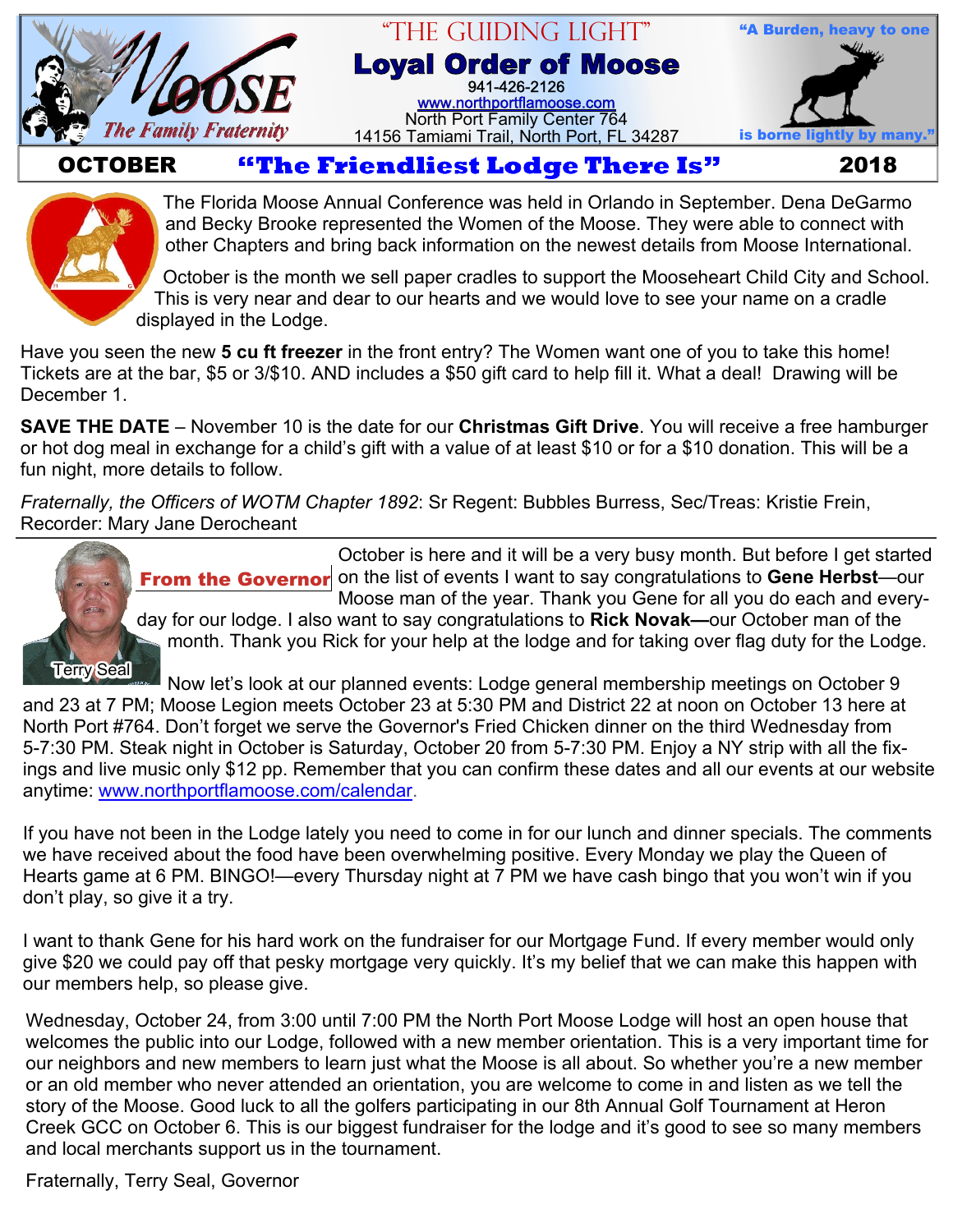# OCTOBER 2018 **The Guiding Light**

A monthly publication of North Port Moose Lodge #764 *[www.northportflamoose.com](http://www.northportflamoose.com)*

PAGE NUMBER 2



Winning ticket also receives a \$50 Gift Card. Support the Women of the Moose, Chapter 1892, and get your freezer tickets at the bar today.

**WOTM Fall Raffle** Every October we ask Members to make a special effort to support Mooseheart Child City and School. Give \$1 or more and your name goes on the paper Endowment Cradle and is displayed in the Social Quarters. Thanks!



**NORTH PORT MOOSE SPOTLIGHT ENTERTAINMENT** FRIDAY NIGHT



Join us every **Saturday** afternoon from 1 -3 PM in this exciting bar game.

**BINGO**

On Thursday we play Bingo with cash prizes for the winners. And you can't be a winner if you don't play.

Bingo starts at 7:00 PM every Thursday at your North Port Moose Lodge.

## Second Tuesday of the Month: **Oct 9, 2018** Fourth Tuesday of the Month: **Oct 23, 2018** Lodge Meetings begin 7:00 PM **LOOM Meetings Schedule**



## **FBMA District 22 October 13 @ 12 noon North Port #764**

Governor: Terry Seal

**LODGE #764 OFFICERS 2018 -2109**



**Oct 10 6:30 PM**



**Oct 24 6:30 PM**

 Sr Regent: Bubbles Burress, Sec/Treas: Kristie Frein Recorder: Mary Jane Derocheant

Women of the Moose Chapter 1892 meet on the second and forth Wednesday of every month.

Meetings begin at 6:30 PM. All women in the the North Port Moose are invited to join our Chapter. Come to a meeting a learn more about us.